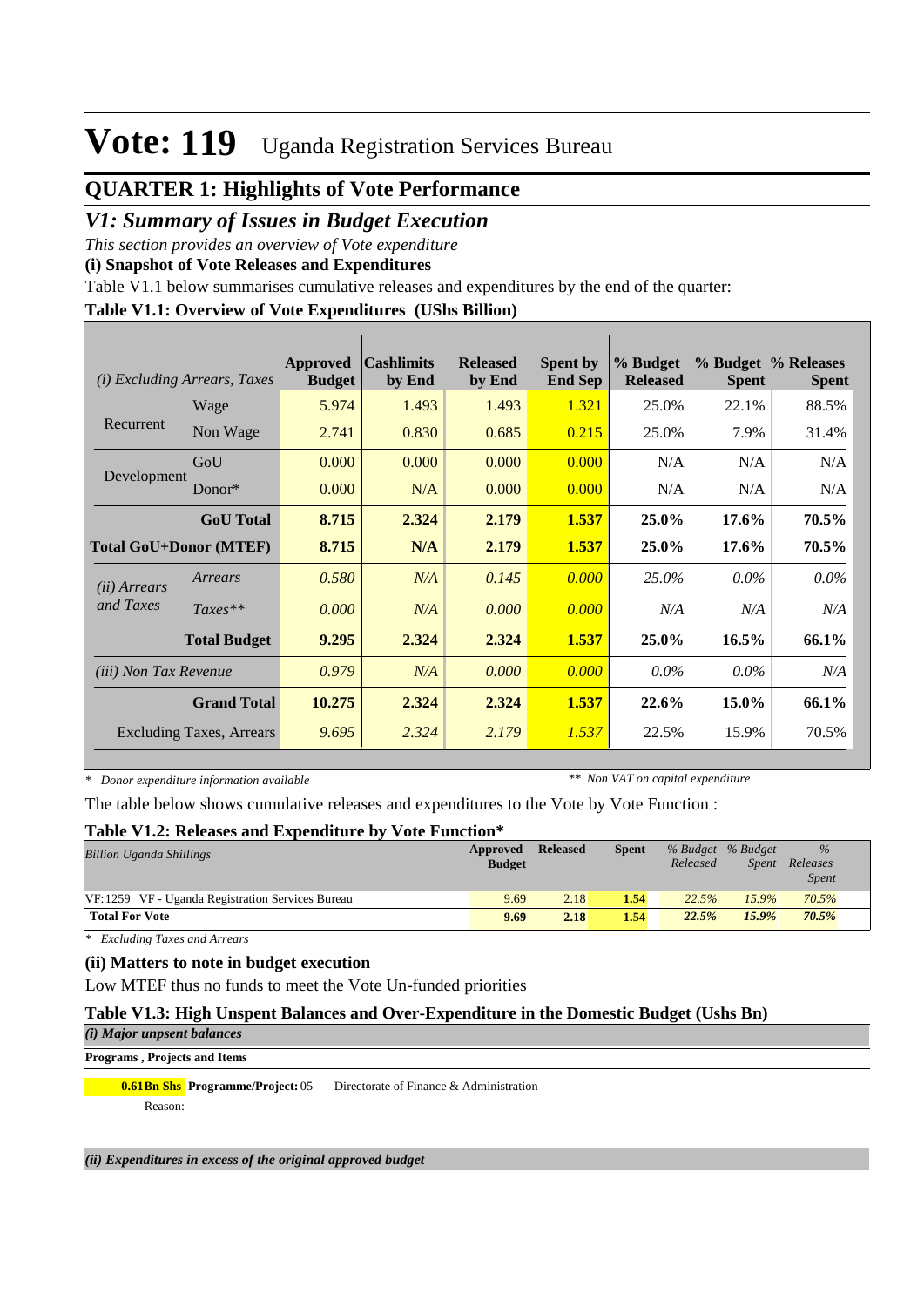# **Vote: 119** Uganda Registration Services Bureau

# **QUARTER 1: Highlights of Vote Performance**

*\* Excluding Taxes and Arrears*

## *V2: Performance Highlights*

*This section provides highlights of output performance, focusing on key outputs and actions impelemented to improve section performance.*

|  |  | Table V2.1: Key Vote Output Indicators and Expenditures* |  |
|--|--|----------------------------------------------------------|--|
|--|--|----------------------------------------------------------|--|

| <i>Vote. Vote Function</i><br><b>Key Output</b>                                                                                                              | <b>Approved Budget and</b><br><b>Planned outputs</b>         |                                                                                                                                              | <b>Cumulative Expenditure</b><br>and Performance                                                                                                      |       | <b>Status and Reasons for any</b><br><b>Variation from Plans</b> |       |  |
|--------------------------------------------------------------------------------------------------------------------------------------------------------------|--------------------------------------------------------------|----------------------------------------------------------------------------------------------------------------------------------------------|-------------------------------------------------------------------------------------------------------------------------------------------------------|-------|------------------------------------------------------------------|-------|--|
| Vote Function: 1259 VF - Uganda Registration Services Bureau                                                                                                 |                                                              |                                                                                                                                              |                                                                                                                                                       |       |                                                                  |       |  |
| <b>Output: 125901</b>                                                                                                                                        | <b>Births, Deaths, Marriages and Adoptions Registrations</b> |                                                                                                                                              |                                                                                                                                                       |       |                                                                  |       |  |
| Description of Performance: 55,000 births registered, 3000                                                                                                   | deaths and 3500 marriages, 30<br>Adoptions registered        |                                                                                                                                              | 707,117 Births registered<br>736 Deaths registered<br>1,436 Marriages registered<br>8 Adoptions registered                                            |       |                                                                  |       |  |
| <b>Output Cost:</b>                                                                                                                                          | UShs Bn:                                                     | 0.509                                                                                                                                        | UShs Bn:                                                                                                                                              | 0.127 | % Budget Spent:                                                  | 25.0% |  |
| Patents, trademarks, copy rights, industrial designs Registrations<br>Output: 125903                                                                         |                                                              |                                                                                                                                              |                                                                                                                                                       |       |                                                                  |       |  |
| Description of Performance: 1,800 Trademarks. 20 Copy                                                                                                        | rights, 5 Patents                                            |                                                                                                                                              | 291 Trademarks registered<br>216 Trademarks Renewals<br>1 Patent Grant<br>0 Patent Renewals<br>9 Copyrights registered<br>0 Utility Models registered |       |                                                                  |       |  |
| <b>Output Cost:</b>                                                                                                                                          | UShs Bn:                                                     | 1.711                                                                                                                                        | UShs Bn:                                                                                                                                              | 0.183 | % Budget Spent:                                                  | 10.7% |  |
| <b>Output: 125904</b>                                                                                                                                        | <b>Company Liquidation</b>                                   |                                                                                                                                              |                                                                                                                                                       |       |                                                                  |       |  |
| Description of Performance: 1 company liquidated, 20<br>Properties sold, 20 liabilities<br>settled, filed, 52 Consultative<br>meetings, 50 Court appearances |                                                              | 222 Liabilities settled<br>12 Bankruptcy cases filed<br>24 Consultative meetings held<br>34 Responses made to claims<br>24 Court Appearances |                                                                                                                                                       |       |                                                                  |       |  |
| <b>Output Cost:</b>                                                                                                                                          | UShs Bn:                                                     | 0.767                                                                                                                                        | UShs Bn:                                                                                                                                              | 0.189 | % Budget Spent:                                                  | 24.7% |  |
| <b>Vote Function Cost</b>                                                                                                                                    | <b>UShs Bn:</b>                                              |                                                                                                                                              | 9.695 UShs Bn:                                                                                                                                        | 1.537 | % Budget Spent:                                                  | 15.9% |  |
| <b>Cost of Vote Services:</b>                                                                                                                                | UShs Bn:                                                     |                                                                                                                                              | 9.695 UShs Bn:                                                                                                                                        | 1.537 | % Budget Spent:                                                  | 15.9% |  |

*\* Excluding Taxes and Arrears*

Non-Tax revenue from all Registrations totalling Ushs 5,357,337,685

### **Table V2.2: Implementing Actions to Improve Vote Performance**

## *V3: Details of Releases and Expenditure*

*This section provides a comprehensive summary of the outputs delivered by the Vote and further details of Vote expenditures by Vote Function and Expenditure Item.*

#### **Table V3.1: GoU Releases and Expenditure by Output\***

| <b>Billion Uganda Shillings</b>                                           | Approved      | <b>Released</b> | <b>Spent</b> | $%$ GoU       | $%$ GoU       | $%$ GoU      |  |
|---------------------------------------------------------------------------|---------------|-----------------|--------------|---------------|---------------|--------------|--|
|                                                                           | <b>Budget</b> |                 |              | <b>Budget</b> | <b>Budget</b> | Releases     |  |
|                                                                           |               |                 |              | Released      | <b>Spent</b>  | <i>Spent</i> |  |
| VF:1259 VF - Uganda Registration Services Bureau                          | 8.72          | 2.18            | 1.54         | 25.0%         | 17.6%         | 70.5%        |  |
| Class: Outputs Provided                                                   | 8.72          | 2.18            | 1.54         | $25.0\%$      | 17.6%         | 70.5%        |  |
| 125901 Births, Deaths, Marriages and Adoptions Registrations              | 0.51          | 0.13            | 0.13         | $25.0\%$      | $25.0\%$      | $100.0\%$    |  |
| 125903 Patents, trademarks, copy rights, industrial designs Registrations | 0.73          | 0.18            | 0.18         | $25.0\%$      | $25.0\%$      | $100.0\%$    |  |